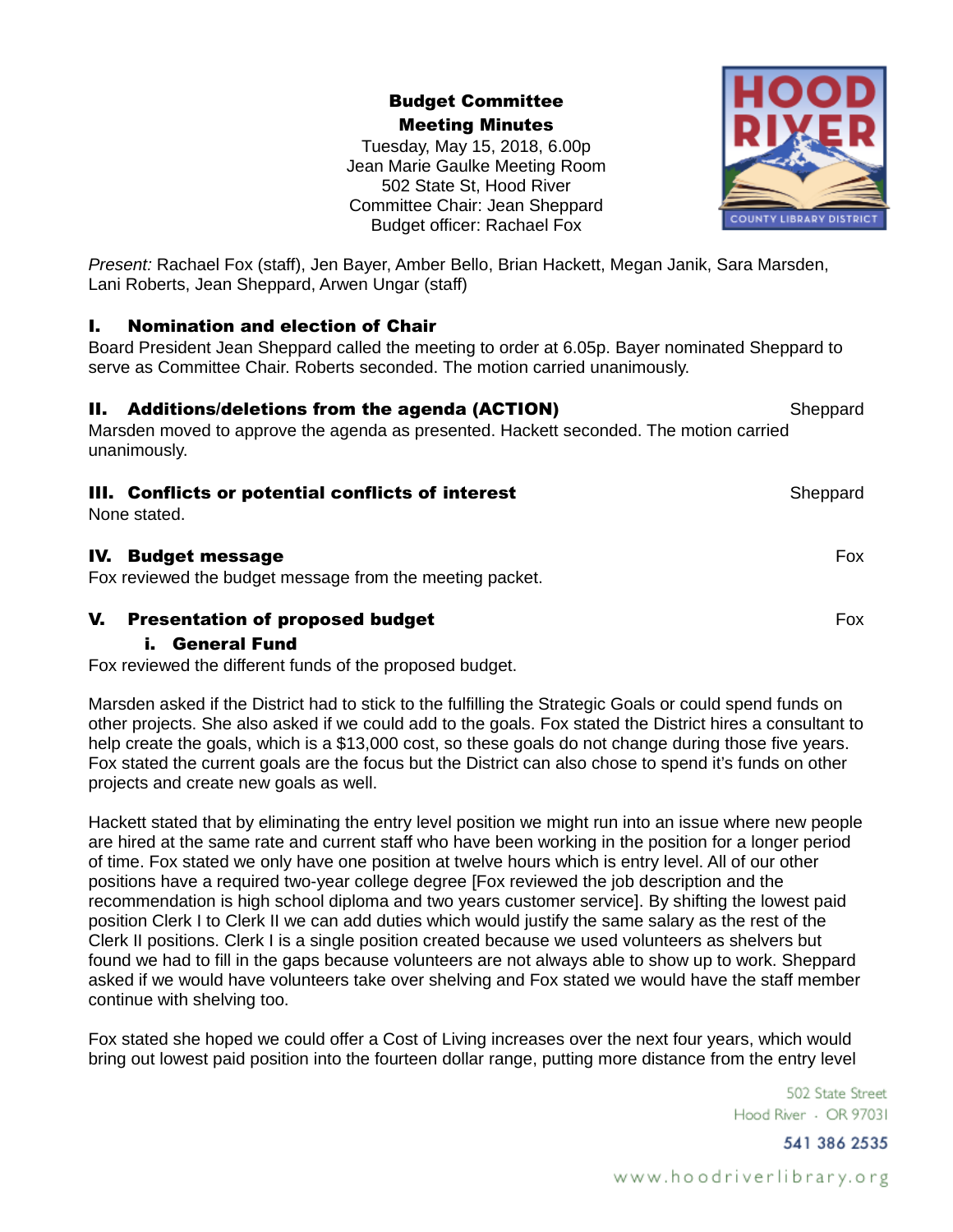rate of \$13.50, since our Clerk II position was set higher than the minimum wage when the increases began in fiscal year 2016-17.

Fox stated we budgeted for all staff members to have a pay increase, although, we would not be giving an increase to all staff. Marsden asked if the board makes the decision on staff pay increases and Fox stated she and Assistant Director Arwen Ungar make that decision. Fox stated they did not know at this time who would receive the increase. Bayer stated this made sense so we would not have to create supplemental budget when we made decision on pay increases.

Sheppard asked why we are budgeting for the maximum of health care benefits when the current staff are not using them. Fox stated we need to have money in the category in case staff changes or current staff want to add people to their benefits. Fox stated we currently prorate health insurance benefits based upon hours worked. Right now we only have three positions, which the District covers the staff member's entire family. Seven employees receive benefits for a single person or VEBA benefits. Sheppard stated we would most likely not have all staff use the max amount of benefits. Fox stated if we did not budget extra funds, we would need to create a supplemental budget to increase the category.

Fox stated we should have additional funds in the Personal Services categories in case we want to make increases through the year and we would not have create a supplemental budget.

Roberts stated she had concerns of eliminating a full-time position and this sounded like this publicly funded institution is being run by a corporation because it was stated money was saved on paying benefits. Hackett stated I believe we are confined by our current tax rate and need to stay within that budget. Sheppard stated I believe this change also helped with scheduling for vacation and sick leave.

Fox stated both are true. Fox stated a large increase in personnel expenses where made in the two years prior to her assuming as director. These included increase in the director salary, assistant director salary increase to accommodate the exempt salary floor changes proposed by the Obama administration, combining four part-time positions to two full-time which included benefit packages for the two employees and other changes [Fox researched the additional increases which included salary scale changes made to have higher salaries for higher classifications to acknowledge differences in required skills and experience and absorbing Bilingual Outreach Specialist as a full-time position, which was previously half funded by a grant.] Due to this large increase we needed to cut back which included reducing two positions to 30 and 32 hour week position and eliminating the full-time position.

The other difficult issue with having a full-time Clerk II position involved finding coverage for the position during vacation or sick leave. During absences we need to cover 7 hours of desk shifts. Since we reduced the substitute budget last fiscal year, other staff often had to fill in creating stress when their other work can not be completed. This was the number one complaint Fox heard from staff during the year, that we were short-handed. We now will have less hours of coverage to find if a staff member is absent and we also have more funds allocated to the substitute budget. Hopefully, increasing the overall well being of the staff and organization. Sheppard stated she also thought solving this issue would help the job satisfaction of staff.

Fox also stated if we do not make these changes to personnel budget we will have to make cuts in services which she would be willing to look at. In addition, we are hoping to add another branch in Odell so we need to prepare for the increase in costs for another location.

Bayer stated the development in Hood River is increasing which should increase our tax revenue. Fox also that in addition we will be having in increase in funds from the former Urban Renewal District and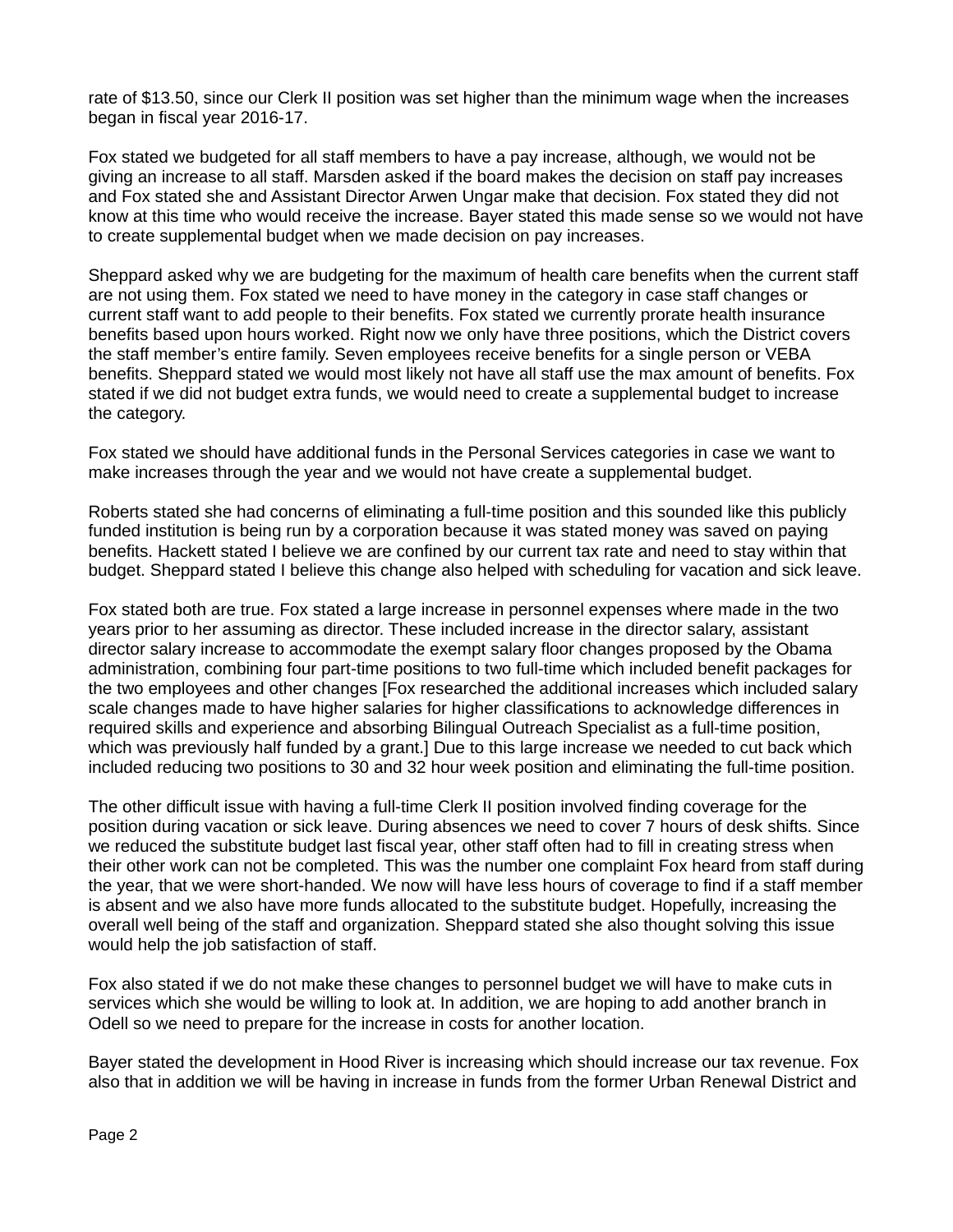we can hopefully help support all our new developments, upkeep on the facility and staff expenses.

Hackett stated it would be helpful to have an explanation for the increase in personnel expenses and the Cost of Living increases. Hackett asked it's mainly due to the minimum wage increases for the State of Oregon and we need to have a justification by using a system like the Cost of Living Increases. Fox stated yes, and we will see how we would like to adjust this increases and or change course based upon the increase in tax revenue over the next few years.

Fox also discussed the increase for the Outreach Specialist to work 32 hours per week instead of 30 hours. Fox stated she would like the District to increase marketing by posting more on social media and possible other ways. Sheppard asked if this staff member would be doing these things and Fox state he would.

Fox went through each line item in the General Fund budget.

Bello stated we might not receive the same amount of funds in the line item for previously levied taxes due to recent changes in the law. Sheppard agreed.

Sheppard stated the retirement package is generous and Fox agreed.

Bello asked about the statewide transit tax and if the District was exempt. Fox stated she was not sure. Bellow stated it would most likely cost the District a few thousand dollars per year. Fox stated she would follow up with the accountant regarding the new tax.

Fox stated IT Specialist Ken Jacobs was able to find computers and monitors at a reasonable rate, so the District was able to fulfill it's goal of replacing a specific amount of monitors and computers each year as planned.

Sheppard stated more advertising could be done to promote music programs. Marsden also mentioned the school newsletter would be a good place to advertise events.

Marsden asked if the \$57,945 from the Armstrong donation was in addition to the Unappropriated Ending Fund balance. Fox stated this donation went into the General Fund and is part of the Unappropriated Ending Fund balance.

Hackett stated it might be helpful to have a clearer explanation of the Unappropriated Ending Fund Balance, to let the general public know we are not saving money but this is actually money we use to operate from July to November, when the bulk of our tax revenue will be receiving. Fox stated the term is defined for the Oregon Department of Revenue. Bayer also stated she agree it was the correct term. Fox stated she agreed with Hackett it could also be explained as he defined it.

## ii. Capital Equipment Reserve Fund

Fox noted the proposed projects for the Capital Equipment Reserve Fund: cleaning and sealing areas of the exterior building, painting historic windows of the exterior building, and painting the damaged areas of the interior building.

Bello stated she thought the quote for replacing the library roof may have gone up significantly since 2014. Fox stated she would like to have another Facilities Maintenance Plan review. Bellow stated we could just call roofers and have them give a quote. Fox stated that was a good idea and she would proceed with contacting local roofers.